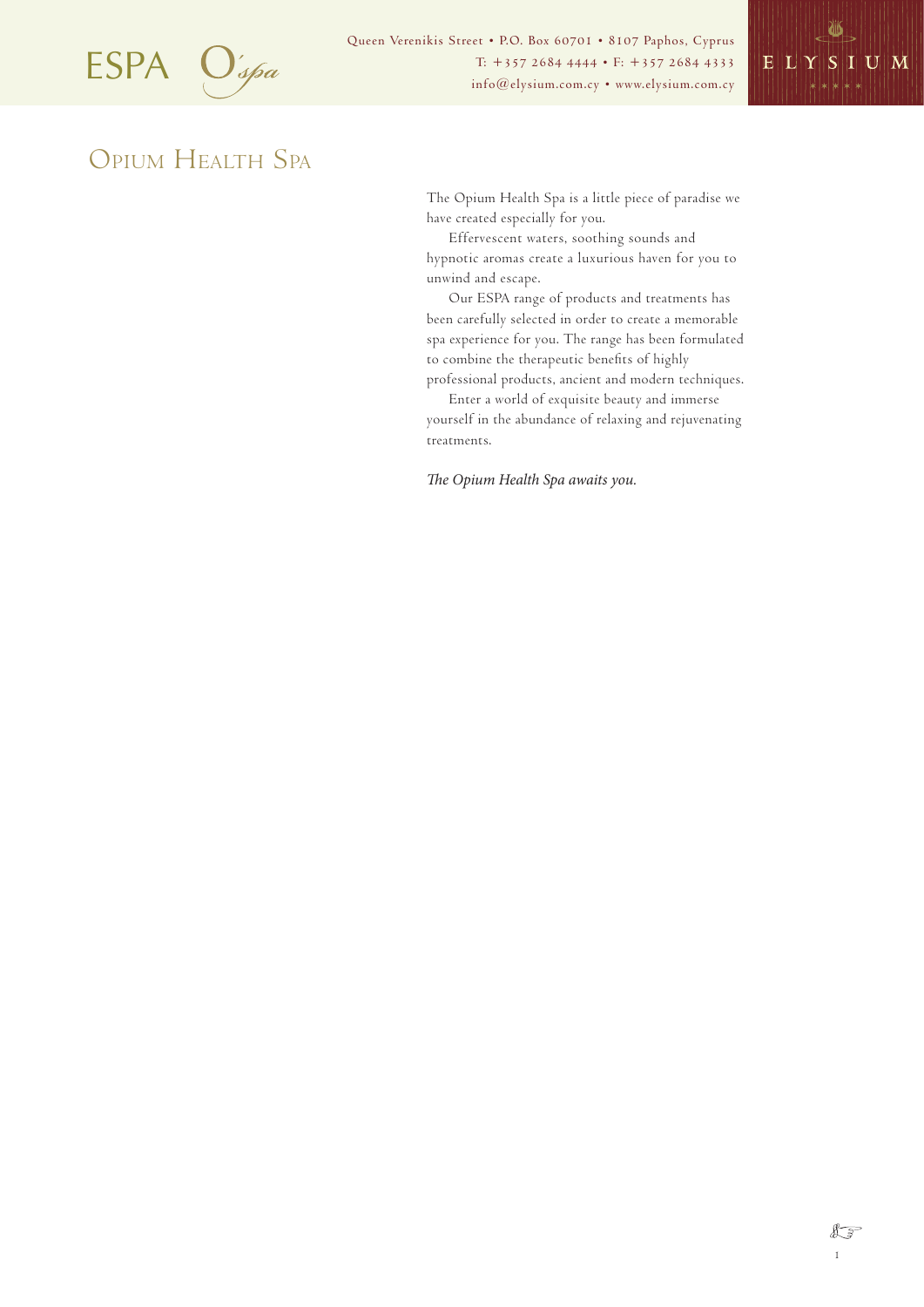

Queen Verenikis Street • P.O. Box 60701 • 8107 Paphos, Cyprus  $ESPA$   $\bigcup_{\text{space}}'$   $\bigcup_{\text{if} \text{new}}'$   $\bigcup_{\text{if} \text{new}}'$   $\bigcup_{\text{if} \text{new}}'$   $\bigcup_{\text{if} \text{new}}'$   $\bigcup_{\text{if} \text{new}}'$   $\bigcup_{\text{new}}'$   $\bigcup_{\text{new}}'$ 



# OPIUM HEALTH SPA INFORNATION

### Spa Reservations

For scheduling appointments or further information, please contact us using the details below;

Tel: - + 357 2684 4513 e-mail: spa@elysium.com.cy **www.elysium.com.cy** Opening hours: 08:00 - 20:00 daily

We recommend that you book your appointments in advance to avoid disappointment.

Kindly email us with your chosen treatments, times and dates. We will do our very best to honour these times and will email confirmation to you promptly.

#### Pre-booking

Pre-bookings are recommended to ensure that your preferred time and service are available.

#### Delayed client arrival policy

Please note that a late arrival will determine the length of your treatment as all services will end at scheduled times so that the next guest is not delayed. The full treatment price will be charged.

#### Cancellation Policy

The Opium Health Spa operates a 24-hour cancellation policy. Failure to show up for an appointment will result in a full charge for the treatment; any cancellation within 24 hours will result in a 50% charge for the treatment.

#### Children

Our OPIUM Health Spa welcomes all guests of 16 years of age and older.

### Gift vouchers

Opium Health Spa Vouchers are the perfect gift for any occasion. For your convenience, Gift Vouchers may also be ordered and presented to you or a loved one upon arrival at the Elysium.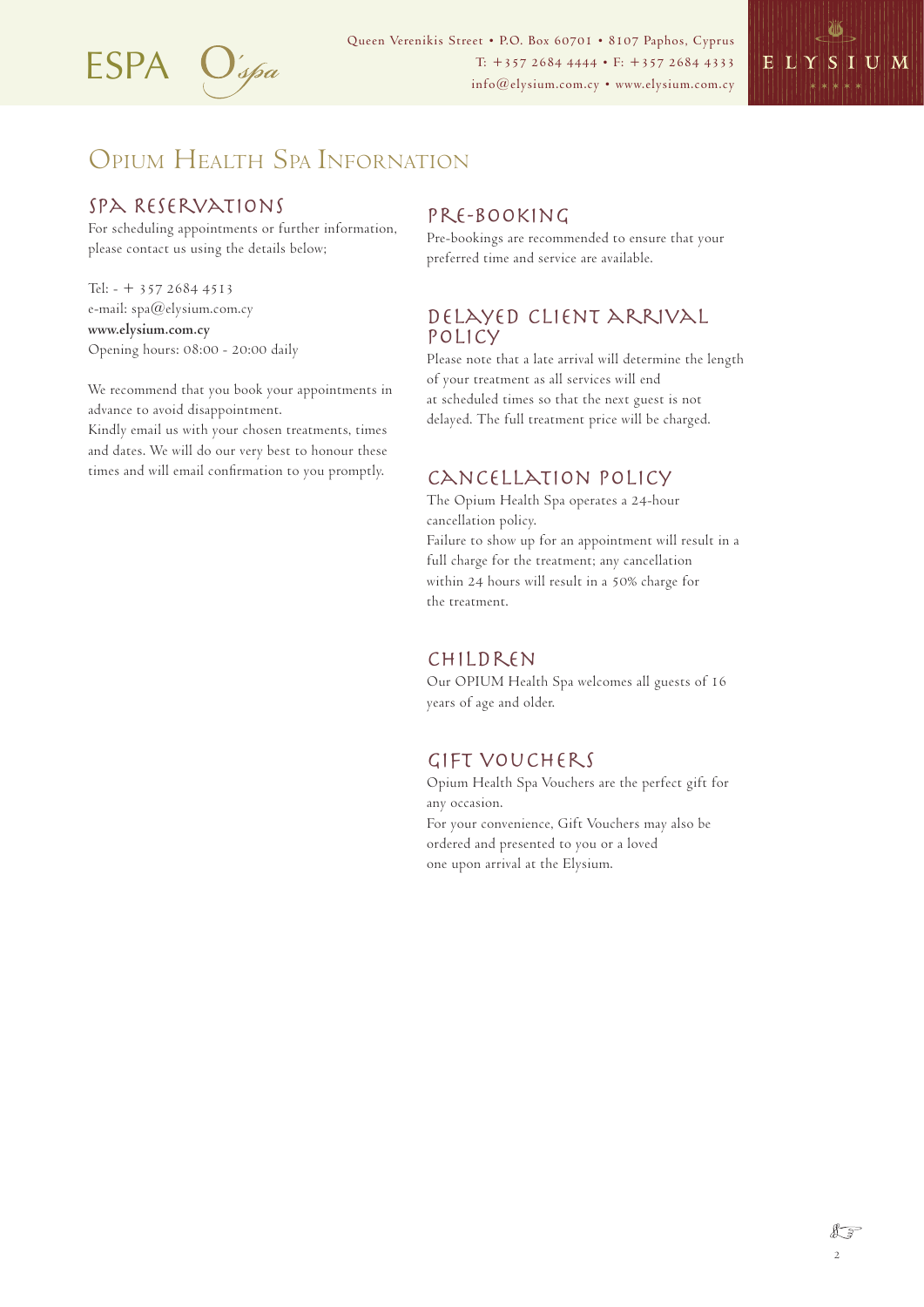

Queen Verenikis Street • P.O. Box 60701 • 8107 Paphos, Cyprus T: +357 2684 4444 • F: +357 2684 4333 ESPA info@elysium.com.cy • www.elysium.com.cy

# OPIUM HEALTH SPA TREATMENTS

# Rejuvenate

At the Opium Health Spa we will personalise your ESPA Facial according to your skin needs. A specific blend of oils and treatments are carefully selected by your therapist. All of our ESPA Facials include a de-stressing acupressure massage of the face, neck and shoulders, and an oriental head massage. Your therapists will consult with you to achieve maximum benefits and a true facial experience. The treatments will leave your skin looking bright, fresh and feeling rejuvenated.

# ESPA FACIALS

- . ESPA Age Defyer
- . ESPA Skin Brightener
- . ESPA Oil Controller
- . ESPA Desensitizer
- . ESPA Re Hydrator
- . ESPA Face & Back
- . ESPA Men's Facial

# Balance

Indulge in balancing and holistic therapies available at the Opium Health Spa in order to balance the body and mind, ease tension, and soothe away stress.

# *ESPA Holistic Therapies*

- . ESPA Balinese Massage
- . ESPA Total Holistic Hot Stones
- . ESPA Back, Face & Scalp Hot Stones
- . ESPA Back of Body Hot Stones
- . ESPA Reflexology
- . ESPA Ayurvedic Ritual
- . ESPA Padabhyanga
- . ESPA Shirobhyanga

# DETOXIFY

Enjoy unique cleansing body therapies at the Opium Health Spa. It is recommended that you follow a specific programme of treatments in order to achieve optimum results. Your therapist will consult with you to personalise a programme that suits your specific requirements.

# *ESPA Detoxifying Body Treatments*

- . ESPA Stimulating Hip & Thigh Treatment
- . ESPA Detoxifying Algae Wrap
- . ESPA Detoxifying Algae Wrap & Back, Neck & Shoulder Massage
- . ESPA Detoxifying Full Body Massage
- . ESPA Vichy Salt & Oil Scrub

# INDULGE

At the Opium Health Spa we offer a unique selection of luxurious body treatments to relax and rejuvenate the mind and body. All of the selected treatments include lymphatic skin brushing and body exfoliation to allow full absorption of the active ingredients. Ultimate tranquility is achieved with a mind-calming oriental scalp massage.

### *ESPA Indulgent & Body Envelopment Treatments*

- . ESPA Total Holistic Hot Stones
- . ESPA Total Holistic Body Care
- . ESPA Muscle Relaxer Wrap
- . ESPA Restorative Mud Wrap
- . ESPA Detoxifying Algae Wrap
- . ESPA Skin Hydrator Wrap
- . ESPA Body Envelopment & Back, Neck & Shoulder Massage
- . ESPA Pre-Natal Body Care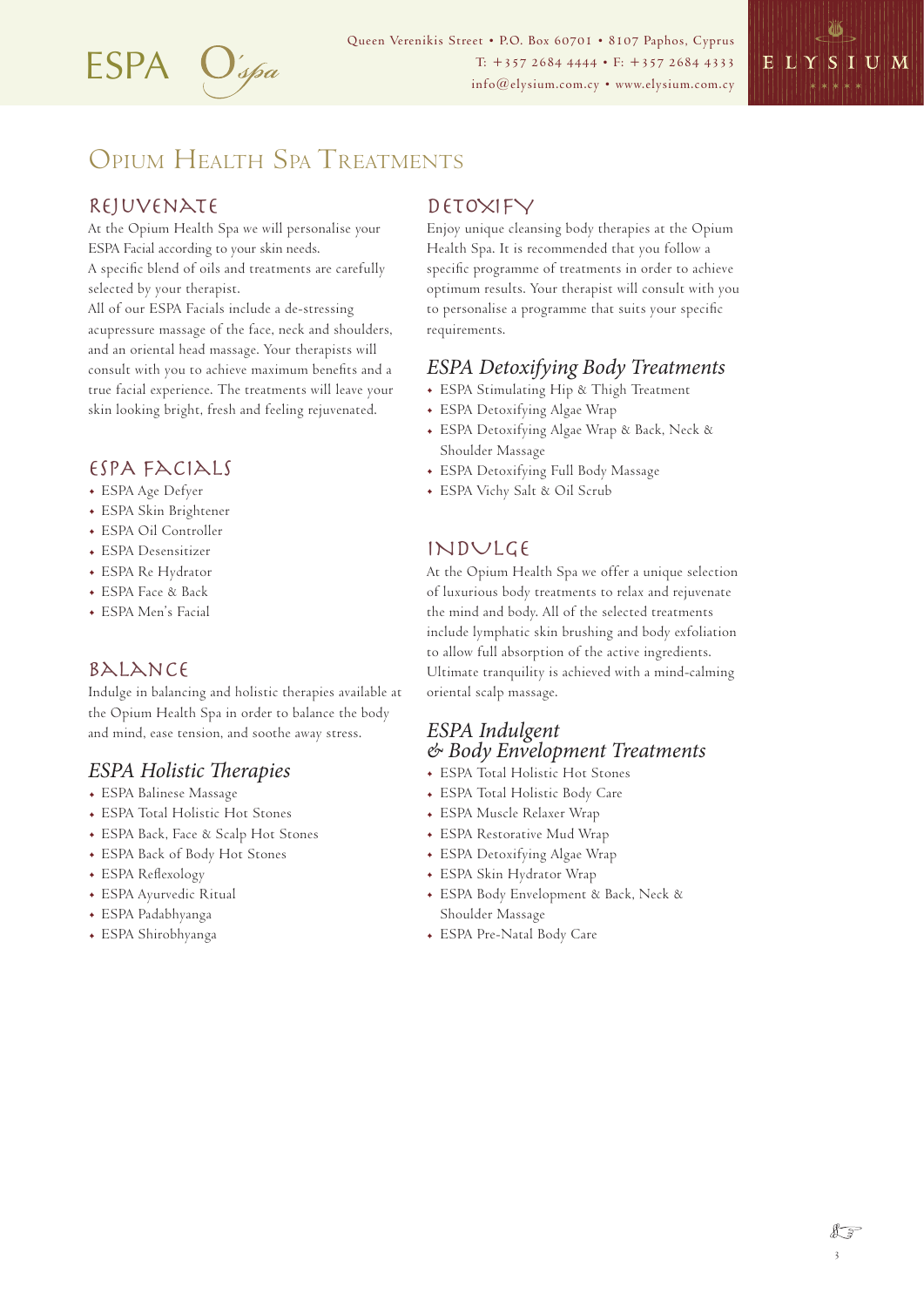

Queen Verenikis Street • P.O. Box 60701 • 8107 Paphos, Cyprus T: +357 2684 4444 • F: +357 2684 4333 ESPA info@elysium.com.cy • www.elysium.com.cy



# OPIUM HEALTH SPA TREATMENTS

#### RELAX

Massage therapies are renowned worldwide as great forms of relaxation and health care. At the Opium Health Spa, our fully qualified therapists will consult with you to personalise your massage treatment to best suit your specific requirements.

#### *Massage*

- . ESPA Full Body Massage
- . ESPA Back, Neck & Shoulder Massage
- . ESPA Balinese Massage
- . ESPA Total Holistic Body Care
- . ESPA Life Saving Back
- . ESPA Muscle Relaxer Wrap & Back, Neck & Shoulder Massage

### MEN

Take time to indulge in a memorable spa experience with these carefully selected treatments to de-stress and relax the mind and body. (Please note that all of our ESPA treatments are unisex).

- . ESPA Men's Facial
- . ESPA Face & Back
- . ESPA Total Holistic Hot Stones
- . ESPA Balinese Massage
- . ESPA Stress Reliever Full Body Massage
- . ESPA Muscle Relaxer Wrap & Back, Neck & Shoulder Massage
- . ESPA Life Saving Back

#### WEDDINGS

It is recommended that you book your hair and make-up trial in order to ensure that you are completely satisfied with your look for your special day. With many years of experience, our Hair Stylist and Make-up Artist are sure to please you.

- . Bridal hair with trial
- . Bridesmaid hair with trial
- . Child bridesmaid hair with trial
- . Bridal make-up including trial
- . Luxury manicure
- . Luxury pedicure

### PAMPER

To experience the ultimate Spa journey we have designed a selection of Spa Retreats to help you relax, de-stress and awaken your senses.

#### *Skin Quencher*

- . ESPA Re-Hydrator Facial, ESPA Re-Hydrator Wrap
- . ESPA Stress Reliever Full Body Massage *Just For Men*
- . ESPA Men's Facial, ESPA Muscle Relaxer Wrap
- . ESPA Muscle Relaxer Full Body Massage

#### *Mother to Be*

- . ESPA Pre-Natal Care,
- . ESPA Re-Hydrator Facial, Luxury Pedicure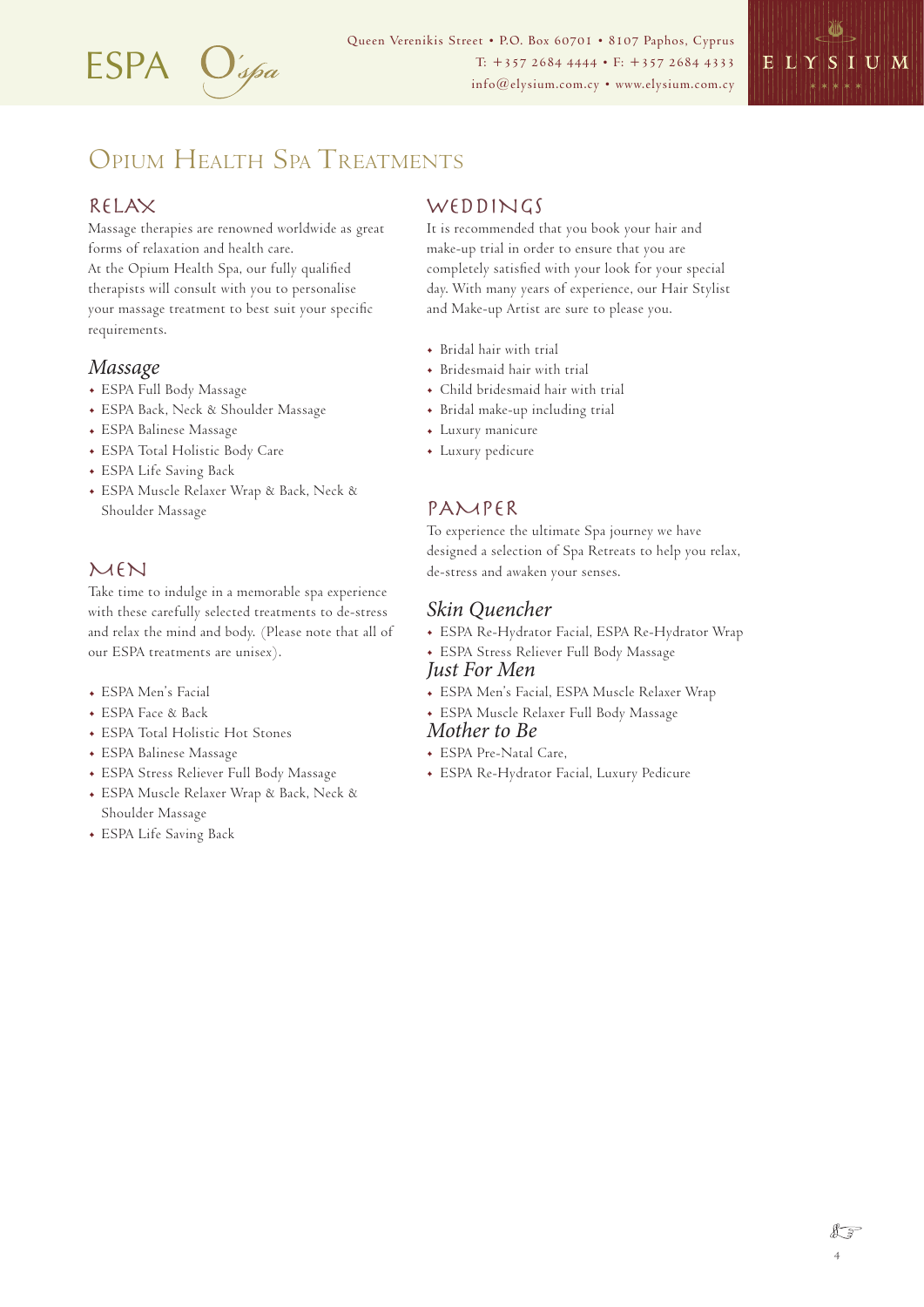

Queen Verenikis Street • P.O. Box 60701 • 8107 Paphos, Cyprus  $ESPA$   $\bigcup_{\text{space}}'$   $\bigcup_{\text{if} \text{new}}'$   $\bigcup_{\text{if} \text{new}}'$   $\bigcup_{\text{if} \text{new}}'$   $\bigcup_{\text{if} \text{new}}'$   $\bigcup_{\text{if} \text{new}}'$   $\bigcup_{\text{new}}'$   $\bigcup_{\text{new}}'$ 



# OPIUM HEALTH SPA TREATMENTS

### **ENHANCE**

Treat yourself at our Beauty Salon to look and feel your very best. Our experienced staff can transform you for a special occasion or simply pamper you as you truly deserve.

### EMBRACE

Our candlelit relaxation room awaits you at the beginning and end of your chosen spa journey. Here you can reflect on your spa experience, savour a selection of herbal teas while enjoying soothing tunes as you relax and unwind.

#### ENERGISE

Exercise plays an important role in our health care. The Opium Health Club offers a wide range of stateof-the-art fitness equipment. Opening hours: 8:00hrs - 20:00hrs daily. We recommend Pilates, as it will re-train the muscles that support the pelvic and spinal column, helping to improve posture and define muscle tone. Please check your daily programme for fitness timetable and charges. One to one Personal training available on request.

#### REVIVE

Indoor Swimming Pool, Jacuzzi, (heated November - April). Opening hours: 8:00hrs – 20:00hrs daily. Adults only. Steam & Sauna available for guests experiencing spa treatments.